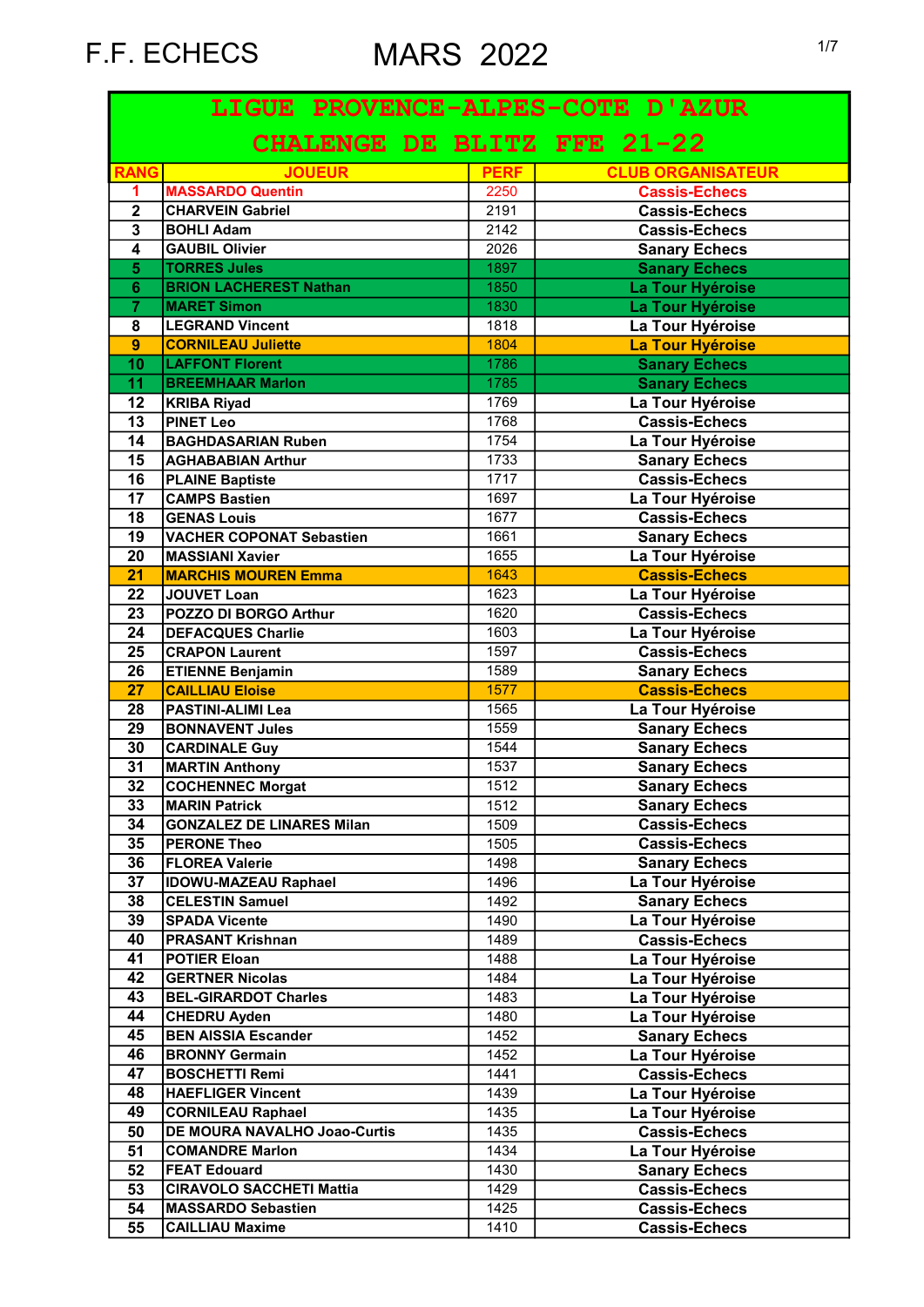| LIGUE PROVENCE-ALPES-COTE D'AZUR |                                    |             |                          |  |
|----------------------------------|------------------------------------|-------------|--------------------------|--|
|                                  | CHALENGE DE BLITZ FFE 21-22        |             |                          |  |
| <b>RANG</b>                      | <b>JOUEUR</b>                      | <b>PERF</b> | <b>CLUB ORGANISATEUR</b> |  |
| 56                               | <b>MOSSE Laurent</b>               | 1409        | <b>Cassis-Echecs</b>     |  |
| 57                               | <b>CHETTIBI Luna</b>               | 1394        | La Tour Hyéroise         |  |
| 58                               | <b>CANDELA Leo-Thierry</b>         | 1378        | La Tour Hyéroise         |  |
| 59                               | <b>ROBLOT Valentin</b>             | 1356        | <b>Sanary Echecs</b>     |  |
| 60                               | <b>GOUSSET-MOUTURAT Loan</b>       | 1347        | <b>Sanary Echecs</b>     |  |
| 61                               | <b>BERRETTA Maxence</b>            | 1343        | <b>Sanary Echecs</b>     |  |
| 62                               | <b>BENSERHIR Marouane</b>          | 1342        | <b>Cassis-Echecs</b>     |  |
| 63                               | <b>ROI Paris</b>                   | 1339        | La Tour Hyéroise         |  |
| 64                               | <b>KRIBA Liyana</b>                | 1333        | La Tour Hyéroise         |  |
| 65                               | <b>KRIBA Emna</b>                  | 1326        | La Tour Hyéroise         |  |
| 66                               | <b>DENIS Mathieu</b>               | 1323        | <b>Sanary Echecs</b>     |  |
| 67                               | <b>RESCANIERES Alice</b>           | 1321        | <b>Cassis-Echecs</b>     |  |
| 68                               | <b>LAPLAGNE-HAYNES Kai</b>         | 1307        | <b>Sanary Echecs</b>     |  |
| 69                               | <b>LUCCISANO Lukas</b>             | 1298        | La Tour Hyéroise         |  |
| 70                               | <b>LAUMOND Kylian</b>              | 1297        | <b>Sanary Echecs</b>     |  |
| 71                               | <b>ROUVIERE Lucas</b>              | 1288        | <b>Cassis-Echecs</b>     |  |
| $\overline{72}$                  | <b>VALLADIER Arthur</b>            | 1286        | La Tour Hyéroise         |  |
| 73                               | <b>FERREIRA MONTA Diane</b>        | 1284        | La Tour Hyéroise         |  |
| 74                               | <b>PARA Margaux</b>                | 1272        | La Tour Hyéroise         |  |
| $\overline{75}$                  | <b>CELESTRA Florian</b>            | 1269        | <b>Cassis-Echecs</b>     |  |
| 76                               | <b>BOULKHOUKH-AMARETTI Leo</b>     | 1268        | <b>Sanary Echecs</b>     |  |
| $\overline{77}$                  | <b>GLEHEN Christen</b>             | 1265        | <b>Cassis-Echecs</b>     |  |
| 78                               | <b>SUROY Emma</b>                  | 1265        | <b>Sanary Echecs</b>     |  |
| 79                               | <b>CADIOU Pauline</b>              | 1258        | <b>Sanary Echecs</b>     |  |
| 80                               | <b>ROMAN Maxence</b>               | 1258        | <b>Sanary Echecs</b>     |  |
| 81                               | <b>VALOGNE Antoine</b>             | 1257        | <b>Sanary Echecs</b>     |  |
| 82                               | <b>PERVENT Louis</b>               | 1253        | La Tour Hyéroise         |  |
| 83                               | <b>LEGRAND Mathis</b>              | 1246        | La Tour Hyéroise         |  |
| 84                               | <b>BIGER Lilyan</b>                | 1245        | <b>Sanary Echecs</b>     |  |
| 85                               | <b>ANGEL Marc</b>                  | 1244        | La Tour Hyéroise         |  |
| 86                               | <b>GRESILLON Martin</b>            | 1232        | <b>Cassis-Echecs</b>     |  |
| $\overline{\overline{87}}$       | <b>PIOT Shaina</b>                 | 1232        | La Tour Hyéroise         |  |
| 88                               | <b>MIGNOT Rafael</b>               | 1230        | La Tour Hyéroise         |  |
| 89                               | <b>LEZENNEC Baptiste</b>           | 1222        | <b>Sanary Echecs</b>     |  |
| 90                               | <b>FEUGIER Bruno</b>               | 1214        | <b>Cassis-Echecs</b>     |  |
| $\overline{91}$                  | <b>COYET Cameron</b>               | 1212        | <b>Sanary Echecs</b>     |  |
| 92                               | <b>CELAN Stanislas</b>             | 1209        | <b>Sanary Echecs</b>     |  |
| 93                               | <b>MOLDOVAN IVAN Andrei</b>        | 1209        | La Tour Hyéroise         |  |
| 94                               | <b>AADLANI Neyla</b>               | 1207        | La Tour Hyéroise         |  |
| $\overline{95}$                  | <b>LUCCHINI Maxime</b>             | 1205        | <b>Cassis-Echecs</b>     |  |
| 96                               | <b>MEDIEUX Argan</b>               | 1204        | <b>Sanary Echecs</b>     |  |
| 97                               | <b>GAURON Othilie</b>              | 1200        | <b>Sanary Echecs</b>     |  |
| 98                               | <b>MATHEY Julia</b>                | 1200        | La Tour Hyéroise         |  |
| 99                               | <b>MINETTO-VERDINO Camille</b>     | 1200        | La Tour Hyéroise         |  |
| 100                              | <b>VALETTE Lohan</b>               | 1198        | <b>Cassis-Echecs</b>     |  |
| 101                              | <b>LANTERI Lilian</b>              | 1195        | La Tour Hyéroise         |  |
| 102                              | <b>TURLAN Lucie</b>                | 1194        | <b>Cassis-Echecs</b>     |  |
| 103                              | <b>PROCIDA-PLONKA Enzo</b>         | 1192        | La Tour Hyéroise         |  |
| 104                              | <b>DELESTRE Zoe</b>                | 1191        | <b>Cassis-Echecs</b>     |  |
| 105                              | <b>BOURGEOIS GRANT Liam-Sydney</b> | 1188        | <b>Cassis-Echecs</b>     |  |
| 106                              | <b>LACROIX Alexandre</b>           | 1188        | <b>Sanary Echecs</b>     |  |
| 107                              | <b>ANTONIOTTI Gianni</b>           | 1182        | <b>Cassis-Echecs</b>     |  |
| 108                              | <b>FAVIER Jules</b>                | 1181        | <b>Cassis-Echecs</b>     |  |
| 109                              | MOLDOVAN IVAN Matei                | 1181        | La Tour Hyéroise         |  |
|                                  |                                    | 1179        |                          |  |
| 110                              | MOUBARAK Jean                      |             | <b>Sanary Echecs</b>     |  |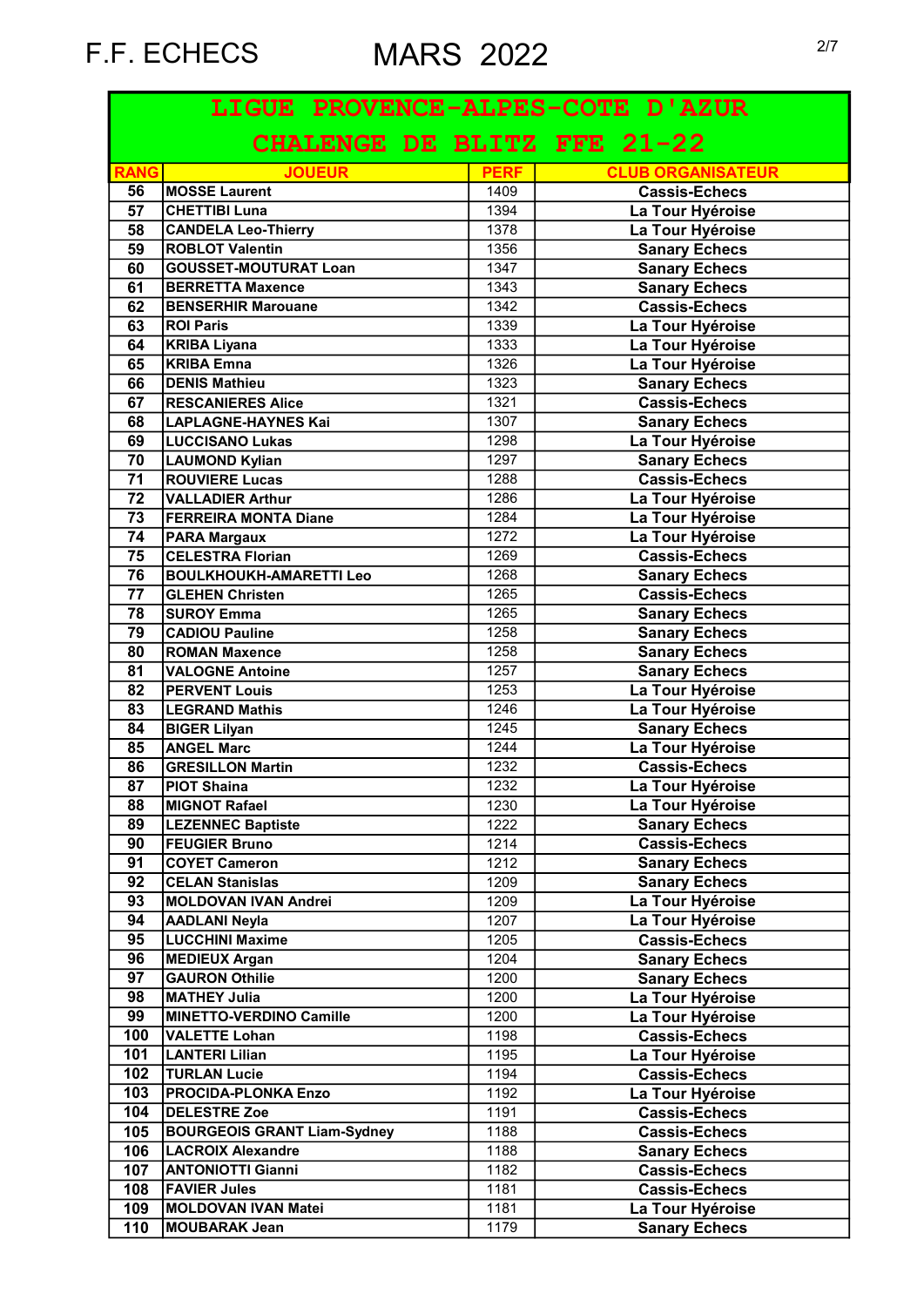| LIGUE PROVENCE-ALPES-COTE D'AZUR |                                |             |                          |  |
|----------------------------------|--------------------------------|-------------|--------------------------|--|
|                                  | CHALENGE DE BLITZ FFE 21-22    |             |                          |  |
| <b>RANG</b>                      | <b>JOUEUR</b>                  | <b>PERF</b> | <b>CLUB ORGANISATEUR</b> |  |
| 111                              | <b>DAVIES DAHAN Mya</b>        | 1169        | <b>Sanary Echecs</b>     |  |
| 112                              | <b>DESPRES Lucas</b>           | 1165        | La Tour Hyéroise         |  |
| $\overline{113}$                 | COLOZZO James                  | 1159        | La Tour Hyéroise         |  |
| $\frac{114}{114}$                | <b>LARCHER Tanguy</b>          | 1159        | <b>Sanary Echecs</b>     |  |
| $\overline{115}$                 | <b>BOUGHALEB Adam</b>          | 1158        | <b>Sanary Echecs</b>     |  |
| $\frac{116}{116}$                | <b>PIN-SPECHT Marie</b>        | 1157        | <b>Sanary Echecs</b>     |  |
| 117                              | <b>NIEF Corentin</b>           | 1156        | <b>Cassis-Echecs</b>     |  |
| 118                              | <b>DUMAS DOGNON Laurane</b>    | 1154        | <b>Sanary Echecs</b>     |  |
| 119                              | <b>BARANA Yanis</b>            | 1147        | <b>Cassis-Echecs</b>     |  |
| 120                              | <b>GUZZETTA Kelyan</b>         | 1145        | La Tour Hyéroise         |  |
| 121                              | <b>LOPVET Anais</b>            | 1144        | La Tour Hyéroise         |  |
| 122                              | <b>TROTET Matteo</b>           | 1143        | La Tour Hyéroise         |  |
| 123                              | <b>DIMARCO Alessio</b>         | 1135        | <b>Cassis-Echecs</b>     |  |
| 124                              | <b>DOMINGUES VIHAS Gregory</b> | 1132        | <b>Sanary Echecs</b>     |  |
| 125                              | <b>MOURGUE Ange</b>            | 1132        | La Tour Hyéroise         |  |
| 126                              | <b>ESTEVES Kaiss</b>           | 1130        | La Tour Hyéroise         |  |
| 127                              | <b>BEAUCHARD Timeo</b>         | 1128        | <b>Cassis-Echecs</b>     |  |
| 128                              | <b>BERARD Antoine</b>          | 1128        | <b>Cassis-Echecs</b>     |  |
| 129                              | <b>FERNANDEZ Baptiste</b>      | 1124        | La Tour Hyéroise         |  |
| 130                              | JEAN Matteo                    | 1115        | La Tour Hyéroise         |  |
| $\overline{131}$                 | NADOLSKI Ethan                 | 1111        | <b>Cassis-Echecs</b>     |  |
| $\overline{132}$                 | <b>TULLIEZ Mattis</b>          | 1106        | La Tour Hyéroise         |  |
| 133                              | <b>SIMONE Matteo</b>           | 1103        | La Tour Hyéroise         |  |
| 134                              | <b>TAKADA Soshiro</b>          | 1103        | <b>Cassis-Echecs</b>     |  |
| 135                              | <b>BENOIT Paloma</b>           | 1095        | La Tour Hyéroise         |  |
| 136                              | <b>RAMON-HARNOIS Celeste</b>   | 1095        | La Tour Hyéroise         |  |
| 137                              | <b>CHEMALUT CLEMENT Lucas</b>  | 1090        | <b>Sanary Echecs</b>     |  |
| 138                              | <b>CAMILLERI Giulia</b>        | 1089        | <b>Sanary Echecs</b>     |  |
| 139                              | <b>CICHY Louis</b>             | 1089        | <b>Sanary Echecs</b>     |  |
| 140                              | <b>KRIBA Lilya</b>             | 1085        | La Tour Hyéroise         |  |
| 141                              | <b>NICOLAS Jules</b>           | 1084        | <b>Sanary Echecs</b>     |  |
| 142                              | <b>FONTAINE Teri</b>           | 1082        | <b>Sanary Echecs</b>     |  |
| 143                              | <b>BARBANSON Bastien</b>       | 1074        | <b>Sanary Echecs</b>     |  |
| 144                              | <b>PHAN Tony</b>               | 1073        | <b>Sanary Echecs</b>     |  |
| 145                              | <b>DOUDON Alexis</b>           | 1072        | <b>Sanary Echecs</b>     |  |
| 146                              | <b>SCHOL Noah</b>              | 1072        | <b>Sanary Echecs</b>     |  |
| 147                              | <b>GIRTANNER Alexis</b>        | 1071        | <b>Cassis-Echecs</b>     |  |
| 148                              | <b>BARBARESCO Achille</b>      | 1069        | <b>Cassis-Echecs</b>     |  |
| 149                              | <b>CAPORALI Lorenzo</b>        | 1067        | <b>Cassis-Echecs</b>     |  |
| 150                              | <b>GATT Chloe</b>              | 1066        | <b>Sanary Echecs</b>     |  |
| 151                              | <b>VIAU Alexandre</b>          | 1066        | <b>Sanary Echecs</b>     |  |
| 152                              | <b>BOSSEAU CASSAN Romeo</b>    | 1064        | <b>Cassis-Echecs</b>     |  |
| 153                              | <b>DARFOUFI Imran</b>          | 1062        | La Tour Hyéroise         |  |
| 154                              | <b>GILLOT CUENOT Roxane</b>    | 1061        | La Tour Hyéroise         |  |
| 155                              | <b>TAVELLA Tom</b>             | 1060        | La Tour Hyéroise         |  |
| 156                              | <b>KHAYADJIAN Anton</b>        | 1059        | <b>Sanary Echecs</b>     |  |
| 157                              | <b>IMBERT Herve</b>            | 1057        | <b>Cassis-Echecs</b>     |  |
| 158                              | <b>ALCARAZ Clemence</b>        | 1055        | <b>Sanary Echecs</b>     |  |
| 159                              | <b>BIRK Baptiste</b>           | 1052        | La Tour Hyéroise         |  |
| 160                              | <b>BARALE LUKACS Elza</b>      | 1050        | La Tour Hyéroise         |  |
| 161                              | <b>CONTANCIEL Romy</b>         | 1050        | <b>Sanary Echecs</b>     |  |
| 162                              | <b>LECLERC Vianney</b>         | 1048        | <b>Sanary Echecs</b>     |  |
| 163                              | <b>PEPE Arthur</b>             | 1048        | <b>Cassis-Echecs</b>     |  |
| 164                              | <b>MASSON Tristan-Moana</b>    | 1047        | La Tour Hyéroise         |  |
| 165                              | <b>SOULES REMMAC Rayles</b>    | 1046        | <b>Sanary Echecs</b>     |  |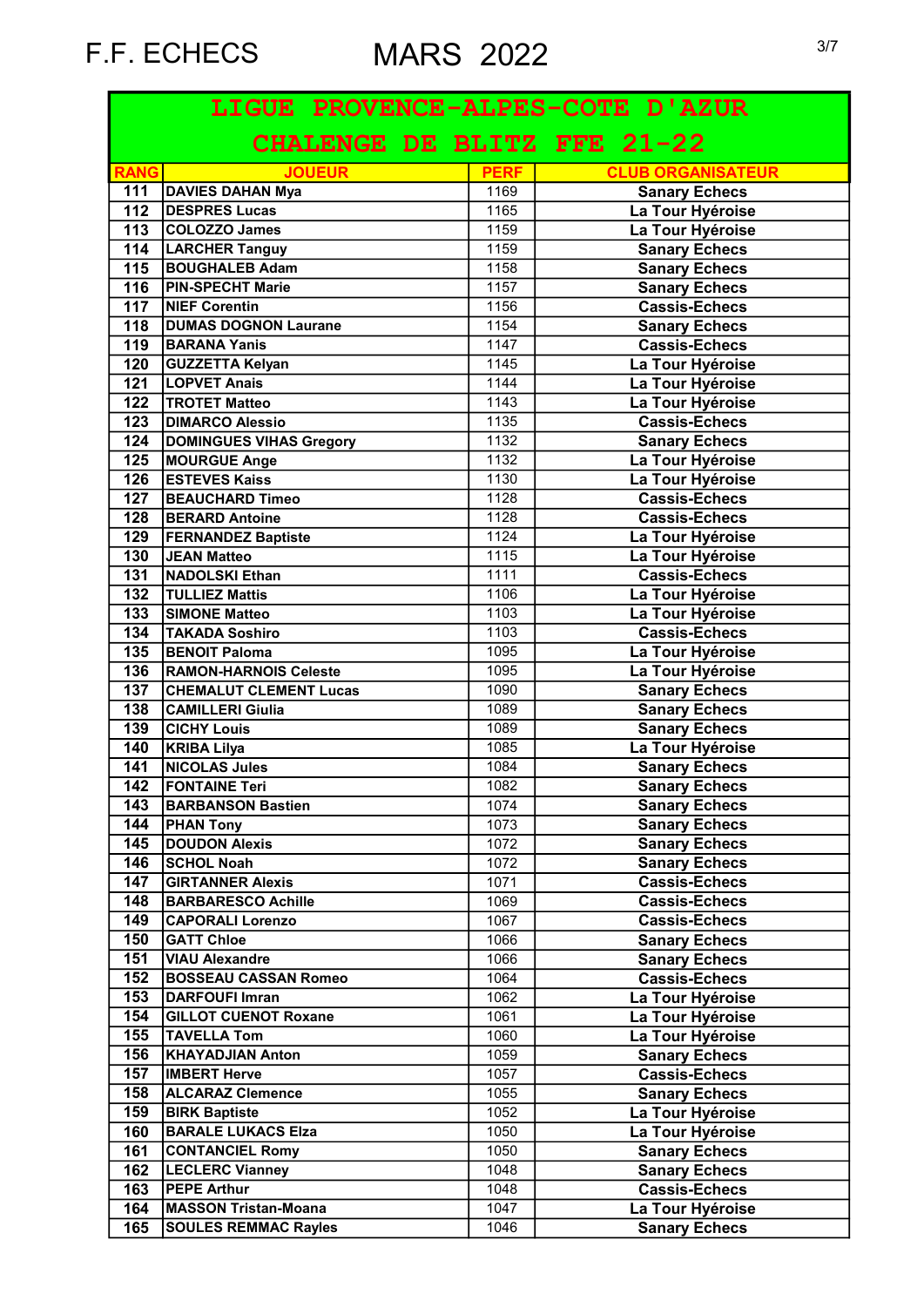| LIGUE PROVENCE-ALPES-COTE D'AZUR |                                              |             |                          |  |
|----------------------------------|----------------------------------------------|-------------|--------------------------|--|
|                                  | CHALENGE DE BLITZ FFE 21-22                  |             |                          |  |
| <b>RANG</b>                      | <b>JOUEUR</b>                                | <b>PERF</b> | <b>CLUB ORGANISATEUR</b> |  |
| 166                              | <b>ALI Imane</b>                             | 1045        | La Tour Hyéroise         |  |
| 167                              | <b>AVELLAN Lenny</b>                         | 1044        | <b>Sanary Echecs</b>     |  |
| 168                              | <b>LUBONIS Alexy</b>                         | 1043        | La Tour Hyéroise         |  |
| 169                              | <b>PALMIERI Eva</b>                          | 1043        | La Tour Hyéroise         |  |
| 170                              | <b>PALPANT Lea</b>                           | 1042        | <b>Sanary Echecs</b>     |  |
| $\overline{171}$                 | <b>PASERO Alexandre</b>                      | 1042        | La Tour Hyéroise         |  |
| 172                              | <b>COGOTTI Heloise</b>                       | 1041        | <b>Sanary Echecs</b>     |  |
| $\overline{173}$                 | <b>LAMOINE Charles-Louis</b>                 | 1040        | La Tour Hyéroise         |  |
| 174                              | <b>NOAILLES Leo</b>                          | 1040        | <b>Sanary Echecs</b>     |  |
| 175                              | <b>GALL Baptiste</b>                         | 1038        | <b>Sanary Echecs</b>     |  |
| 176                              | <b>MORVANT Lilou</b>                         | 1036        | La Tour Hyéroise         |  |
| 177                              | NAVARRO Tristan                              | 1032        | <b>Cassis-Echecs</b>     |  |
| 178                              | <b>CLAIRRIER Dylan</b>                       | 1031        | <b>Sanary Echecs</b>     |  |
| 179                              | <b>WAGNER Harrison</b>                       | 1031        | La Tour Hyéroise         |  |
| 180                              | <b>DEMELAS Anais</b>                         | 1030        | Cassis-Echecs            |  |
| 181                              | <b>TRIACCA Gabriel</b>                       | 1030        | <b>Cassis-Echecs</b>     |  |
| 182                              | <b>DI TOMASO Cleo</b>                        | 1026        | La Tour Hyéroise         |  |
| $\overline{183}$                 | <b>KALIAGUINE Ryan</b>                       | 1022        | <b>Sanary Echecs</b>     |  |
| 184                              | PIERI-CALLE Jean-Baptiste                    | 1018        | <b>Sanary Echecs</b>     |  |
| 185                              | <b>CASTOR Isia</b>                           | 1013        | <b>Sanary Echecs</b>     |  |
| 186                              | RAMANANTOANINA Aaron                         | 1011        | <b>Sanary Echecs</b>     |  |
| 187                              | SOSA Pablo                                   | 1011        | <b>Sanary Echecs</b>     |  |
| 188                              | <b>OKUYAN Clement</b>                        | 1010        | <b>Cassis-Echecs</b>     |  |
| 189                              | <b>VIALIS Frederic</b>                       | 1007        | La Tour Hyéroise         |  |
| 190                              | <b>CORNILLET Victor</b>                      | 1005        | <b>Cassis-Echecs</b>     |  |
| 191                              | <b>GREZES Stella</b>                         | 1004        |                          |  |
| 192                              | <b>BRONNY Titien</b>                         |             | <b>Sanary Echecs</b>     |  |
|                                  |                                              | 1003        | La Tour Hyéroise         |  |
| 193                              | <b>DEGENS Kalvin</b><br><b>TUMULO Dorian</b> | 1000        | <b>Sanary Echecs</b>     |  |
| 194                              |                                              | 998         | <b>Sanary Echecs</b>     |  |
| 195                              | <b>ALI Inaya</b>                             | 996         | La Tour Hyéroise         |  |
| 196                              | <b>BALLEDAN Anthony</b>                      | 994         | <b>Sanary Echecs</b>     |  |
| 197                              | <b>TAKACS Lilou</b>                          | 994         | <b>Sanary Echecs</b>     |  |
| 198                              | <b>BORIE Mathys</b>                          | 992         | <b>Sanary Echecs</b>     |  |
| 199                              | <b>MANTIONE Lenzo</b>                        | 992         | <b>Sanary Echecs</b>     |  |
| 200                              | <b>PERROT Lois</b>                           | 990         | <b>Cassis-Echecs</b>     |  |
| 201                              | <b>PAVEGLIO Telio</b>                        | 988         | <b>Sanary Echecs</b>     |  |
| 202                              | <b>RETTIEN Leandre</b>                       | 986         | La Tour Hyéroise         |  |
| 203                              | <b>BELHADJ Leiyth</b>                        | 984         | <b>Sanary Echecs</b>     |  |
| 204                              | <b>LEFETZ Elena</b>                          | 982         | <b>Sanary Echecs</b>     |  |
| 205                              | LORDA Nathan                                 | 980         | <b>Sanary Echecs</b>     |  |
| 206                              | <b>TOBIANA David</b>                         | 979         | <b>Cassis-Echecs</b>     |  |
| 207                              | <b>LAYLE JEANZAC Charlize</b>                | 973         | <b>Sanary Echecs</b>     |  |
| 208                              | <b>DJIANE Alexandra</b>                      | 972         | <b>Cassis-Echecs</b>     |  |
| 209                              | <b>DESTAVILLE Prisca</b>                     | 969         | <b>Sanary Echecs</b>     |  |
| 210                              | <b>BEN MAHMOUD Sofyan</b>                    | 964         | La Tour Hyéroise         |  |
| 211                              | <b>RAMIREZ Diego</b>                         | 958         | <b>Cassis-Echecs</b>     |  |
| 212                              | <b>BALDIN Maelia</b>                         | 956         | <b>Sanary Echecs</b>     |  |
| 213                              | <b>DARFOUFI Amir</b>                         | 956         | La Tour Hyéroise         |  |
| 214                              | <b>BARALE LUKACS Nora</b>                    | 955         | La Tour Hyéroise         |  |
| 215                              | <b>BENSIMEN Dan</b>                          | 954         | <b>Cassis-Echecs</b>     |  |
| 216                              | <b>DELAVEAU Maxime</b>                       | 953         | La Tour Hyéroise         |  |
| 217                              | <b>DENISE-PEYNET Lila</b>                    | 952         | <b>Sanary Echecs</b>     |  |
| 218                              | <b>ANDREU Timothe</b>                        | 951         | <b>Sanary Echecs</b>     |  |
| 219                              | <b>AYARI Arkan</b>                           | 950         | <b>Sanary Echecs</b>     |  |
| 220                              | <b>CHELBA Gabriel</b>                        | 950         | La Tour Hyéroise         |  |
|                                  |                                              |             |                          |  |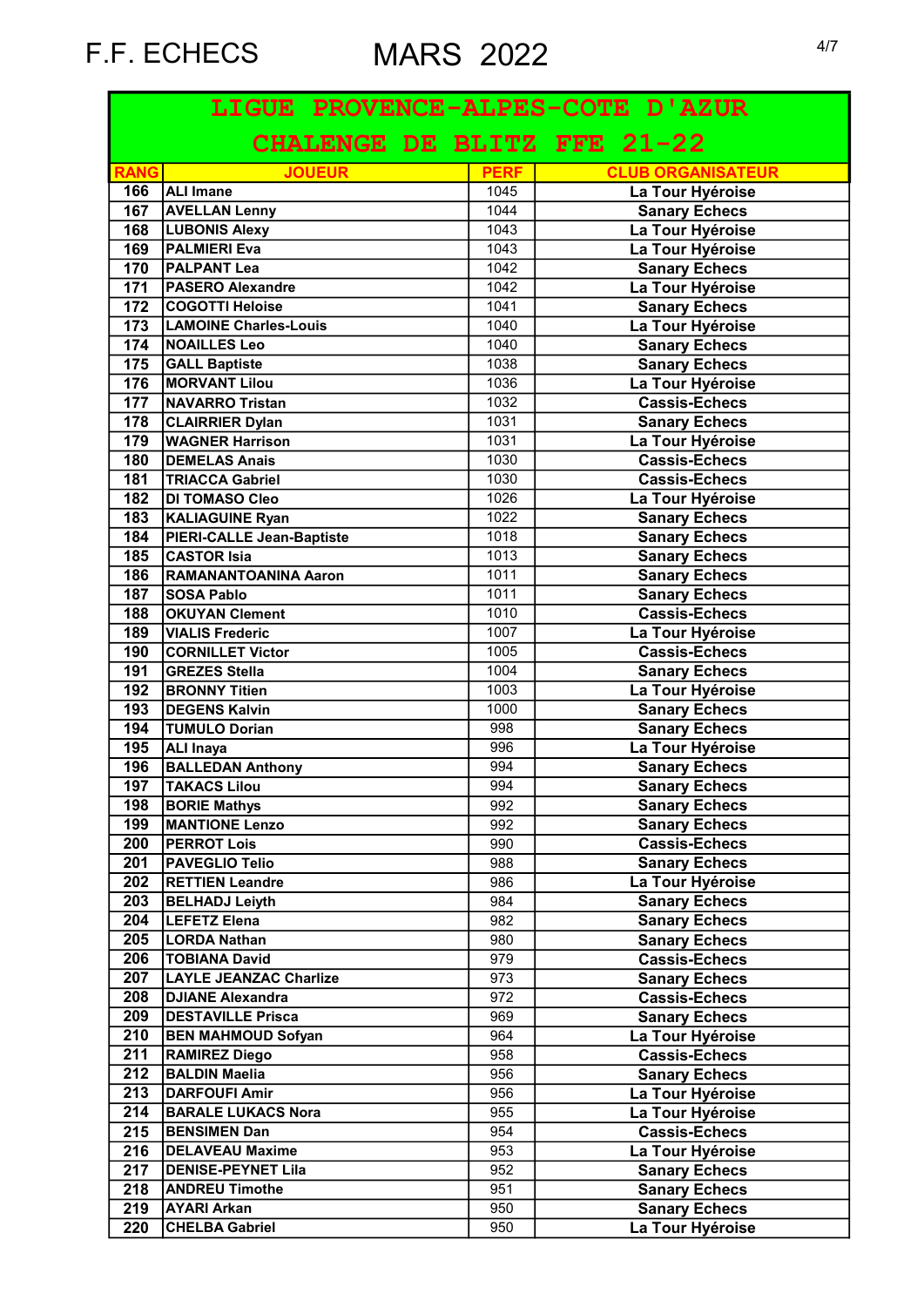| LIGUE PROVENCE-ALPES-COTE D'AZUR |                             |             |                          |  |
|----------------------------------|-----------------------------|-------------|--------------------------|--|
|                                  | CHALENGE DE BLITZ FFE 21-22 |             |                          |  |
| <b>RANG</b>                      | <b>JOUEUR</b>               | <b>PERF</b> | <b>CLUB ORGANISATEUR</b> |  |
| 221                              | <b>EDENNE Nyima</b>         | 950         | <b>Sanary Echecs</b>     |  |
| 222                              | <b>FENECH Marley</b>        | 949         | <b>Sanary Echecs</b>     |  |
| $\overline{223}$                 | <b>HWANG Rose-Mina</b>      | 949         | La Tour Hyéroise         |  |
| $\overline{224}$                 | <b>CAPIDE Gabriel</b>       | 946         | La Tour Hyéroise         |  |
| 225                              | <b>GORRINO Camille</b>      | 945         | <b>Cassis-Echecs</b>     |  |
| 226                              | <b>ORSONI Santino</b>       | 945         | La Tour Hyéroise         |  |
| 227                              | <b>CASERTA Hugo</b>         | 942         | <b>Sanary Echecs</b>     |  |
| 228                              | <b>CRINER Sacha</b>         | 940         | <b>Sanary Echecs</b>     |  |
| 229                              | <b>MOREIRA Valmont</b>      | 940         | <b>Sanary Echecs</b>     |  |
| 230                              | <b>HUJALE Assiya</b>        | 939         | La Tour Hyéroise         |  |
| 231                              | <b>GALL Leonie</b>          | 938         | <b>Sanary Echecs</b>     |  |
| 232                              | JANIER-RIPERT Alex          | 935         | La Tour Hyéroise         |  |
| 233                              | <b>BOURELY Louis</b>        | 931         | <b>Cassis-Echecs</b>     |  |
| 234                              | <b>ORTU Ambroise</b>        | 930         | La Tour Hyéroise         |  |
| 235                              | <b>LEBHAR Lucas</b>         | 923         | La Tour Hyéroise         |  |
| 236                              | <b>HERMITTE Victor</b>      | 922         | <b>Sanary Echecs</b>     |  |
| 237                              | SCICLUNA Marceau            | 922         | <b>Cassis-Echecs</b>     |  |
| 238                              | LAROQUE Lina                | 921         | <b>Sanary Echecs</b>     |  |
| 239                              | <b>SZYMKOWICZ Gabriel</b>   | 921         | <b>Cassis-Echecs</b>     |  |
| 240                              | <b>FRENTZEN Lily Rose</b>   | 918         | <b>Sanary Echecs</b>     |  |
| 241                              | <b>AYMARD Maxence</b>       | 917         | La Tour Hyéroise         |  |
| 242                              | MAEREL Milan                | 914         | <b>Sanary Echecs</b>     |  |
| 243                              | <b>MONTIEL Ashley</b>       | 913         | La Tour Hyéroise         |  |
| 244                              | <b>BUCHER Mael</b>          | 911         | La Tour Hyéroise         |  |
| 245                              | <b>ARNE Alexandre</b>       | 908         | <b>Sanary Echecs</b>     |  |
| 246                              | <b>SUDARINI Lucas</b>       | 908         | <b>Cassis-Echecs</b>     |  |
| 247                              | <b>TOUZAIN Matis</b>        | 908         | <b>Sanary Echecs</b>     |  |
| 248                              | <b>NGUYEN</b> Kennedy       | 906         | <b>Cassis-Echecs</b>     |  |
| 249                              | <b>HADJADJ-HOK Maxence</b>  | 905         | <b>Cassis-Echecs</b>     |  |
| 250                              | <b>CALAMAND Jolan</b>       | 904         | La Tour Hyéroise         |  |
| 251                              | <b>ZORO-BI Marie</b>        | 903         | <b>Sanary Echecs</b>     |  |
|                                  |                             |             |                          |  |
| 252                              | <b>ARNAUD Louis</b>         | 900         | <b>Cassis-Echecs</b>     |  |
| 253                              | <b>BOUSSAADOUN Eline</b>    | 896         | <b>Sanary Echecs</b>     |  |
| 254                              | <b>SIFFREIN-BLANC Leo</b>   | 895         | <b>Cassis-Echecs</b>     |  |
| 255                              | <b>HENRY Lilou</b>          | 893         | La Tour Hyéroise         |  |
| 256                              | <b>ZAKRZEWSKI Timothee</b>  | 892         | <b>Cassis-Echecs</b>     |  |
| 257                              | HAMED Sara                  | 891         | <b>Sanary Echecs</b>     |  |
| 258                              | <b>BAUER Guenaelle</b>      | 890         | <b>Cassis-Echecs</b>     |  |
| 259                              | <b>AHRARAD Lina</b>         | 889         | La Tour Hyéroise         |  |
| 260                              | <b>MASSON Noah</b>          | 888         | <b>Cassis-Echecs</b>     |  |
| 261                              | <b>ALLARD Tom</b>           | 886         | La Tour Hyéroise         |  |
| 262                              | <b>DUBOIS Loris</b>         | 886         | La Tour Hyéroise         |  |
| 263                              | <b>BASTELICA Baptiste</b>   | 885         | <b>Cassis-Echecs</b>     |  |
| 264                              | <b>ROLANDO Raphael</b>      | 884         | <b>Cassis-Echecs</b>     |  |
| 265                              | <b>SOUILLANTE Hugo</b>      | 883         | <b>Sanary Echecs</b>     |  |
| 266                              | <b>HADJADJ-HOK Quentin</b>  | 881         | <b>Cassis-Echecs</b>     |  |
| 267                              | <b>IFRAH Lea</b>            | 880         | La Tour Hyéroise         |  |
| 268                              | <b>CHTIOUI Aya</b>          | 878         | <b>Cassis-Echecs</b>     |  |
| 269                              | YAHYAOUI Tessa              | 878         | <b>Sanary Echecs</b>     |  |
| 270                              | <b>DUBOSQUE Mae</b>         | 875         | <b>Cassis-Echecs</b>     |  |
| 271                              | <b>FORTIN Raphael</b>       | 875         | <b>Sanary Echecs</b>     |  |
| 272                              | <b>SCAREVNEA David</b>      | 875         | La Tour Hyéroise         |  |
| 273                              | <b>ALBARIAN Ernest</b>      | 874         | <b>Cassis-Echecs</b>     |  |
| 274                              | <b>POTIER Daphne</b>        | 874         | La Tour Hyéroise         |  |
| 275                              | <b>AOUIDATE Sabri</b>       | 873         | <b>Sanary Echecs</b>     |  |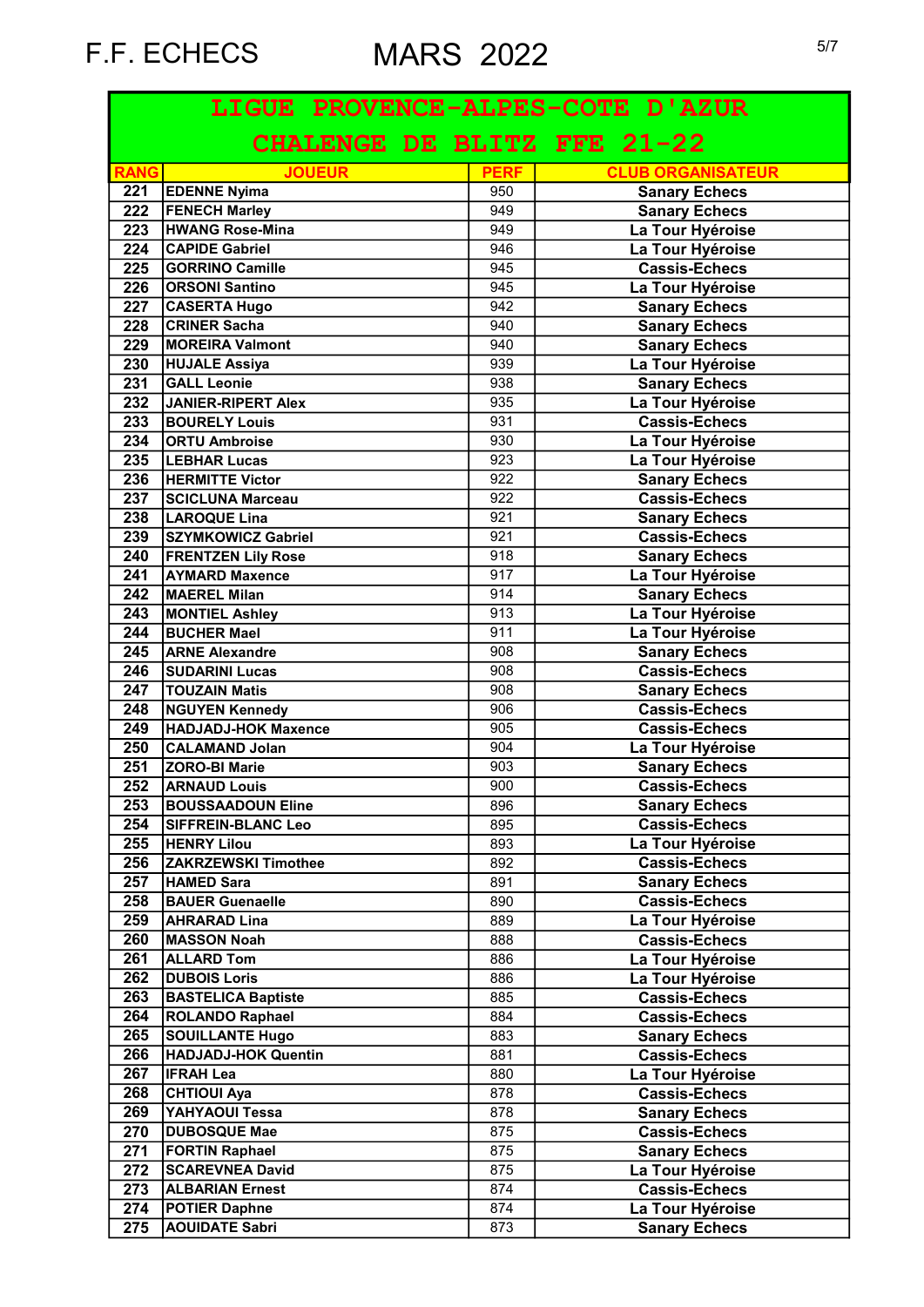| LIGUE PROVENCE-ALPES-COTE D'AZUR |                                           |             |                                              |  |
|----------------------------------|-------------------------------------------|-------------|----------------------------------------------|--|
|                                  | CHALENGE DE BLITZ FFE 21-22               |             |                                              |  |
| <b>RANG</b>                      | <b>JOUEUR</b>                             | <b>PERF</b> | <b>CLUB ORGANISATEUR</b>                     |  |
| 276                              | <b>SCOZZARI Theo</b>                      | 872         | <b>Sanary Echecs</b>                         |  |
| 277                              | <b>GENONCEAU Claire</b>                   | 871         | <b>Sanary Echecs</b>                         |  |
| 278                              | <b>MANCINI Flavio</b>                     | 870         | <b>Cassis-Echecs</b>                         |  |
| 279                              | <b>RUSSO Lea</b>                          | 870         | <b>Sanary Echecs</b>                         |  |
| 280                              | <b>GABELLA Ethan</b>                      | 864         | <b>Sanary Echecs</b>                         |  |
| 281                              | <b>CAMPS Nolan</b>                        | 862         | La Tour Hyéroise                             |  |
| 282                              | <b>VEROUX Louna</b>                       | 862         | La Tour Hyéroise                             |  |
| 283                              | <b>CRISACI Evy</b>                        | 860         | <b>Sanary Echecs</b>                         |  |
| 284                              | <b>GORD Milan</b>                         | 860         | La Tour Hyéroise                             |  |
| 285                              | <b>BONNEAU Louan</b>                      | 858         | <b>Sanary Echecs</b>                         |  |
| 286                              | <b>FAUQUEMBERGUE Jahitan</b>              | 857         | <b>Sanary Echecs</b>                         |  |
| 287                              | <b>DENIMAL Victoire</b>                   | 854         | <b>Sanary Echecs</b>                         |  |
| 288                              | M'MADI Maeva                              | 854         | La Tour Hyéroise                             |  |
| 289                              | <b>MAYNARD Baptiste</b>                   | 847         | <b>Cassis-Echecs</b>                         |  |
| 290                              | <b>BEYER-GERMANY Helios</b>               | 846         | La Tour Hyéroise                             |  |
| 291                              | <b>SORIANO Victor</b>                     | 846         | <b>Cassis-Echecs</b>                         |  |
| 292                              | <b>MEDDA BOYER Eden</b>                   | 841         | <b>Sanary Echecs</b>                         |  |
| 293                              | <b>FONTAINE Noe</b>                       | 839         | La Tour Hyéroise                             |  |
| 294                              | <b>LANGLOIS Gaetan</b>                    | 838         | <b>Sanary Echecs</b>                         |  |
| 295                              | <b>BALSANO Flore</b>                      | 837         | <b>Sanary Echecs</b>                         |  |
| 296                              | <b>ROULLAND Ewen</b>                      | 832         | <b>Cassis-Echecs</b>                         |  |
| 297                              | <b>VIDEAU Nathan</b>                      | 831         | <b>Sanary Echecs</b>                         |  |
| 298                              | <b>CASTET Prune</b>                       | 829         | <b>Sanary Echecs</b>                         |  |
| 299                              | <b>GUEDDARI Elias</b>                     | 828         | <b>Sanary Echecs</b>                         |  |
| 300                              | <b>ESNAULT PONTON Robin</b>               | 826         | <b>Cassis-Echecs</b>                         |  |
| 301<br>302                       | <b>SUZANNE Marc-Antoine</b>               | 821         | <b>Sanary Echecs</b>                         |  |
| 303                              | <b>SANZ Paul</b><br><b>DENIS Francois</b> | 820<br>818  | La Tour Hyéroise                             |  |
| 304                              | JACOBY-DANIEL Prisco                      |             | <b>Sanary Echecs</b>                         |  |
| 305                              | <b>PHILIP Livia</b>                       | 818<br>818  | <b>Sanary Echecs</b><br><b>Sanary Echecs</b> |  |
| 306                              | HOLTZ Julie                               | 814         | <b>Sanary Echecs</b>                         |  |
| 307                              | <b>PAVLOVIC Louis</b>                     | 813         | La Tour Hyéroise                             |  |
| 308                              | <b>PIOT Nils</b>                          | 812         |                                              |  |
| 309                              | <b>MARTHINE Alissa</b>                    | 810         | La Tour Hyéroise<br><b>Sanary Echecs</b>     |  |
| 310                              | <b>FERREGUT Zahra</b>                     | 807         | La Tour Hyéroise                             |  |
| 311                              | <b>CHERRIERE Fernand</b>                  | 804         | <b>Sanary Echecs</b>                         |  |
| 312                              | JOLY Robin                                | 803         | <b>Cassis-Echecs</b>                         |  |
| 313                              | <b>CHAYLA Emma</b>                        | 801         | <b>Sanary Echecs</b>                         |  |
| 314                              | <b>SCHIEB Romeo</b>                       | 795         | <b>Cassis-Echecs</b>                         |  |
| 315                              | <b>LALANCE Enola</b>                      | 790         | La Tour Hyéroise                             |  |
| 316                              | <b>BERNAZZI Margot</b>                    | 788         | <b>Sanary Echecs</b>                         |  |
| 317                              | <b>DUGUET Ophelie</b>                     | 781         | <b>Sanary Echecs</b>                         |  |
| 318                              | <b>BORGONI Nell</b>                       | 780         | <b>Sanary Echecs</b>                         |  |
| 319                              | KHALDI Kian                               | 773         | <b>Sanary Echecs</b>                         |  |
| 320                              | <b>MAZOYER Chloe</b>                      | 773         | <b>Sanary Echecs</b>                         |  |
| 321                              | <b>ENNOUGAOUI Kamilia</b>                 | 767         | La Tour Hyéroise                             |  |
| 322                              | <b>AOUF Wannis</b>                        | 762         | <b>Sanary Echecs</b>                         |  |
| 323                              | <b>PAPAZIAN Kathleen</b>                  | 762         | <b>Cassis-Echecs</b>                         |  |
| 324                              | <b>JANIER-RIPERT Anton</b>                | 759         | La Tour Hyéroise                             |  |
| 325                              | <b>BONNIER Olivia</b>                     | 755         | <b>Sanary Echecs</b>                         |  |
| 326                              | <b>SIESSE Meline</b>                      | 755         | La Tour Hyéroise                             |  |
| 327                              | <b>TLIBA Ilyana</b>                       | 755         | La Tour Hyéroise                             |  |
| 328                              | <b>GIAIMO Emy</b>                         | 754         | <b>Sanary Echecs</b>                         |  |
| 329                              | <b>BELKHELOUAT Yasmine</b>                | 747         | La Tour Hyéroise                             |  |
| 330                              | <b>CORTI Sacha</b>                        | 746         | La Tour Hyéroise                             |  |
|                                  |                                           |             |                                              |  |